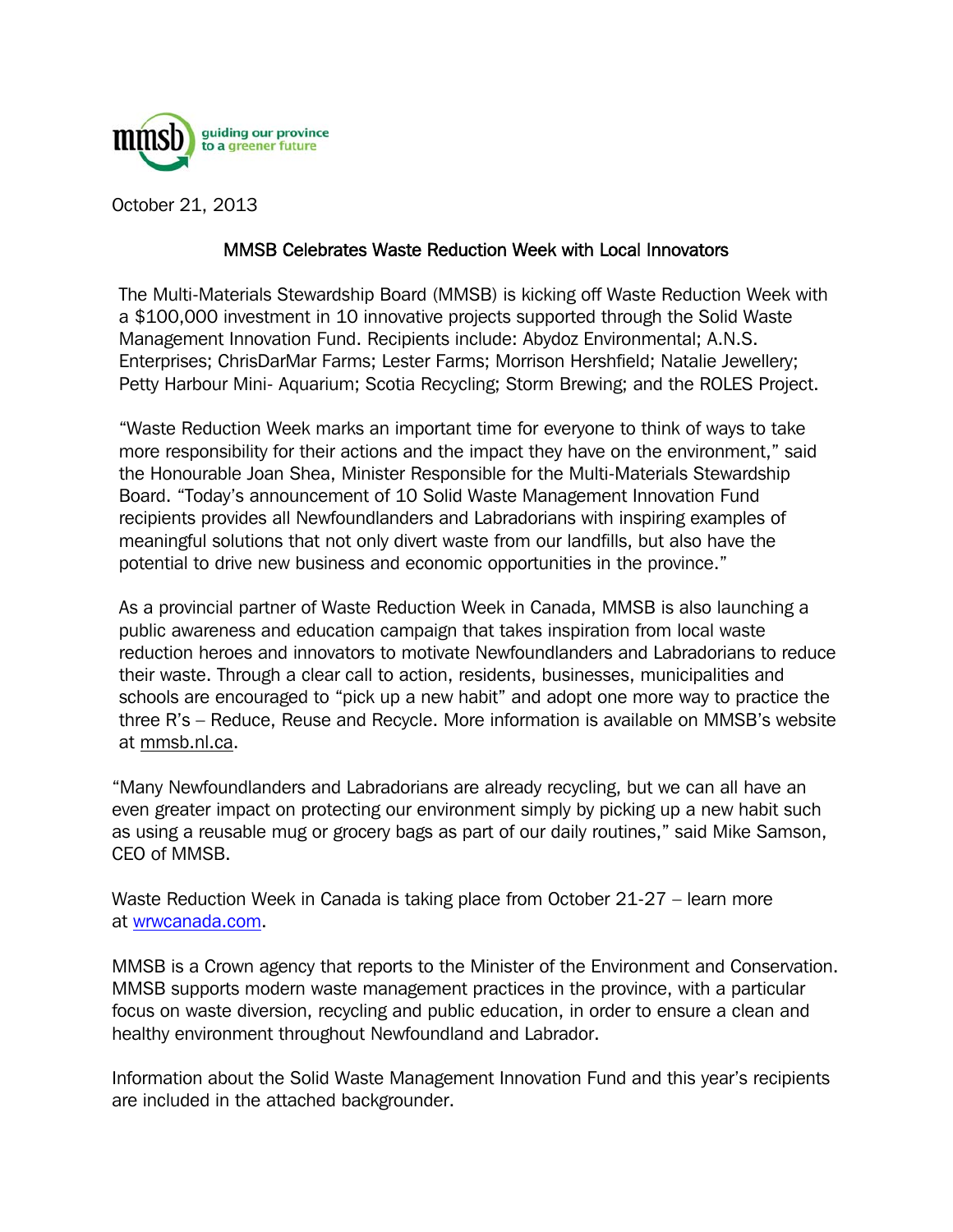Media contacts: Deborah Thomas Director of Communications Department of Environment and **Conservation** 709-729-2575, 728-8092 deborahthomas@gov.nl.ca

Jill Thomas Myrick Director Marketing, Public Education and Communications MMSB 709-757-3696 jmyrick@mmsb.nl.ca

## **BACKGROUNDER** Solid Waste Management Innovation Fund

The Solid Waste Management Innovation Fund provides a maximum \$15,000 nonrepayable contribution to provincially-owned and or operated businesses, industry associations and non-profit organizations.

Funding is to be used for the development of new or improved technologies, products, services, or processes that support the management of solid waste in Newfoundland and Labrador at any stage of the waste management hierarchy (reduce, reuse, recycle, or recover).

Proponents are assessed by a selection committee comprising representatives from the Department of Innovation, Business and Rural Development; Newfoundland and Labrador Environmental Industry Association; Research & Development Corporation; National Research Council; Atlantic Canada Opportunities Agency; and, MMSB. Funding for this initiative comes from the Waste Management Trust Fund.

Since the launch of the Solid Waste Management Innovation Fund in 2009, MMSB has funded 18 projects, dispersing more than \$175,000.

For more information about the Solid Waste Management Innovation Fund and to learn how to apply, visit mmsb.nl.ca.